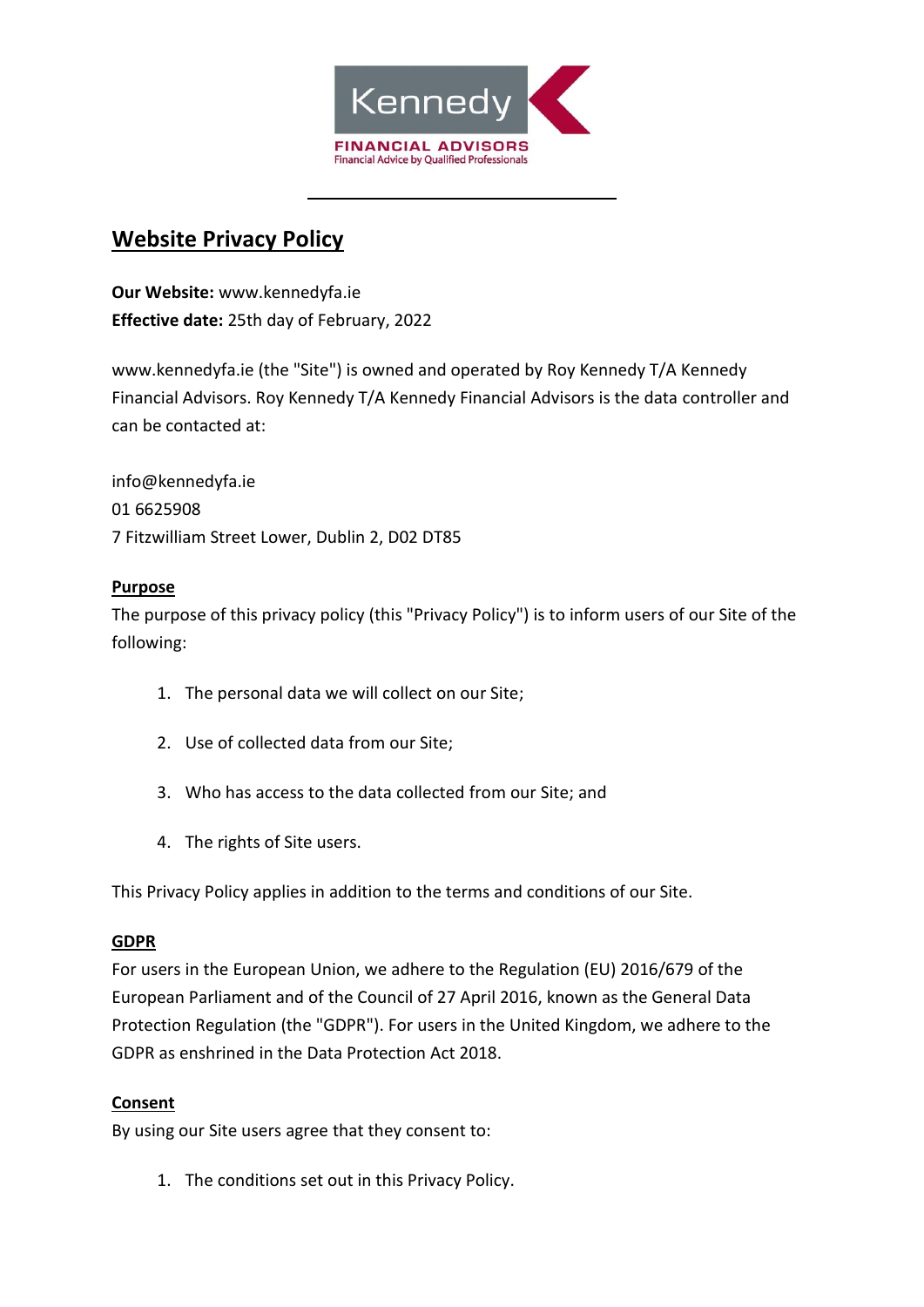When the legal basis for us processing your personal data is that you have provided your consent to that processing, you may withdraw your consent at any time. If you withdraw your consent, it will not make processing which we completed before you withdrew your consent unlawful.

You can withdraw your consent by: Contacting the Data Protection Officer.

# **Legal Basis for Processing**

We collect and process personal data about users in the EU only when we have a legal basis for doing so under Article 6 of the GDPR.

We rely on the following legal basis to collect and process the personal data of users in the EU:

1. Users have provided their consent to the processing of their data for one or more specific purposes.

# **Personal Data We Collect**

We only collect data that helps us achieve the purpose set out in this Privacy Policy. We will not collect any additional data beyond the data listed below without notifying you first.

## Data Collected Automatically

When you visit and use our Site, we may automatically collect and store the following information:

- 1. IP address; and
- 2. Location.

## Data Collected in a Non-Automatic Way

We may also collect the following data when you perform certain functions on our Site:

- 1. First and last name;
- 2. Email address; and
- 3. Phone number.

This data may be collected using the following methods:

1. Online Contact Form.

## **How We Use Personal Data**

Data collected on our Site will only be used for the purposes specified in this Privacy Policy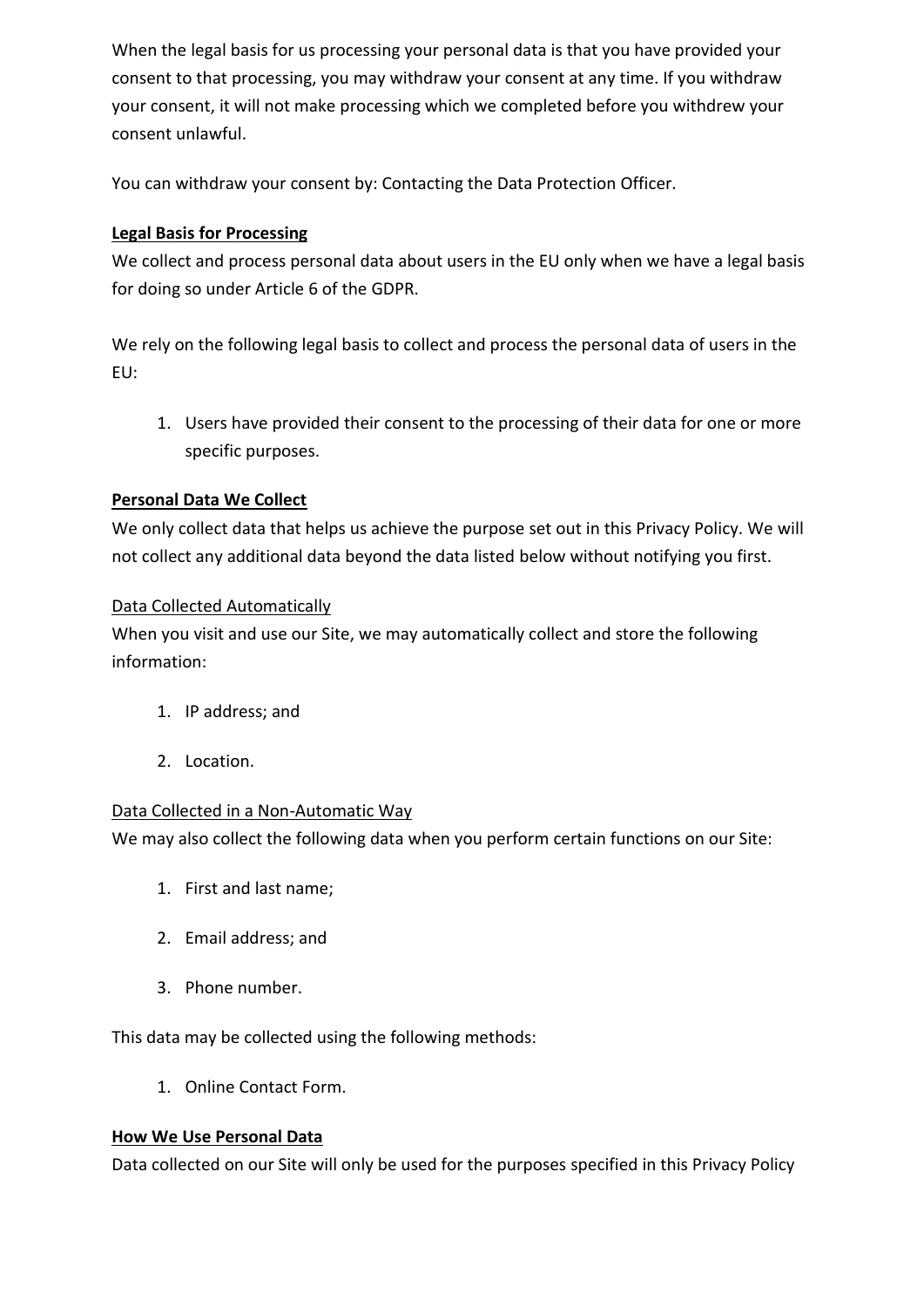or indicated on the relevant pages of our Site. We will not use your data beyond what we disclose in this Privacy Policy.

The data we collect when the user performs certain functions may be used for the following purposes:

1. Communication.

# **Who We Share Personal Data With**

#### **Employees**

We may disclose user data to any member of our organisation who reasonably needs access to user data to achieve the purposes set out in this Privacy Policy.

#### Other Disclosures

We will not sell or share your data with other third parties, except in the following cases:

- 1. If the law requires it;
- 2. If it is required for any legal proceeding;
- 3. To prove or protect our legal rights; and
- 4. To buyers or potential buyers of this company in the event that we seek to sell the company.

If you follow hyperlinks from our Site to another Site, please note that we are not responsible for and have no control over their privacy policies and practices.

## **How Long We Store Personal Data**

User data will be stored until the purpose the data was collected for has been achieved.

You will be notified if your data is kept for longer than this period.

## **How We Protect Your Personal Data**

In order to protect your security, our website uses SSL (Secure Sockets Layer) encryption. SSL is the standard security technology for establishing an encrypted link between a web server and a browser ensuring that all data transferred remains private. We store all of our data on servers in secure facilities. All data is only accessible to our employees. Our employees are bound by strict confidentiality agreements and a breach of this agreement would result in the employee's dismissal.

While we take all reasonable precautions to ensure that user data is secure and that users are protected, there always remains the risk of harm. The Internet as a whole can be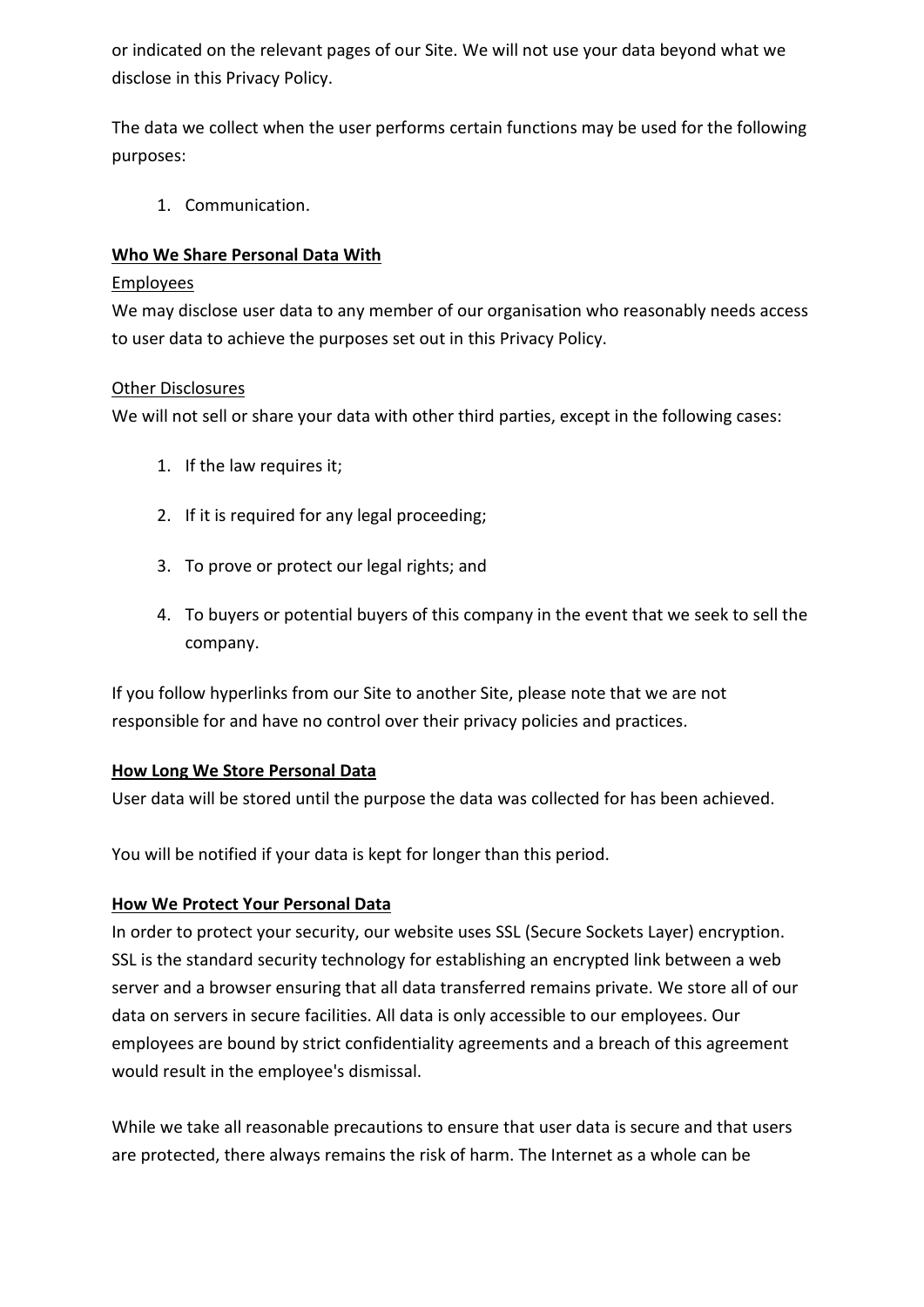insecure at times and therefore we are unable to guarantee the security of user data beyond what is reasonably practical.

# **Cookies on Our Website**

Our Site uses cookies and other related technologies (for convenience all technologies are referred to as "cookies"). Cookies are also placed by third parties we have engaged. You can find our [Cookie Policy](https://www.kennedyfa.ie/cookie-policy-eu/) here.

## **Your Rights as a User**

Under the GDPR, you have the following rights:

- 1. Right to be informed;
- 2. Right of access;
- 3. Right to rectification;
- 4. Right to erasure;
- 5. Right to restrict processing;
- 6. Right to data portability; and
- 7. Right to object.

## **Children**

The minimum age to use our website is 18 years of age. We do not knowingly collect or use personal data from children under 16 years of age. If we learn that we have collected personal data from a child under 16 years of age, the personal data will be deleted as soon as possible. If a child under 16 years of age has provided us with personal data their parent or guardian may contact our data protection officer.

## **How to Access, Modify, Delete, or Challenge the Data Collected**

\_\_\_\_\_\_\_\_\_\_\_\_\_\_\_\_\_\_\_\_\_\_\_\_\_\_\_\_\_\_\_\_\_\_\_\_\_\_\_\_ \_\_\_\_\_\_\_\_\_\_\_\_\_\_\_\_\_\_\_\_\_\_\_\_\_\_\_\_\_\_\_\_\_\_\_\_\_\_\_\_

If you would like to know if we have collected your personal data, how we have used your personal data, if we have disclosed your personal data and to who we disclosed your personal data, if you would like your data to be deleted or modified in any way, or if you would like to exercise any of your other rights under the GDPR, please contact our data protection officer here:

Roy Kennedy roy@kennedyfa.ie